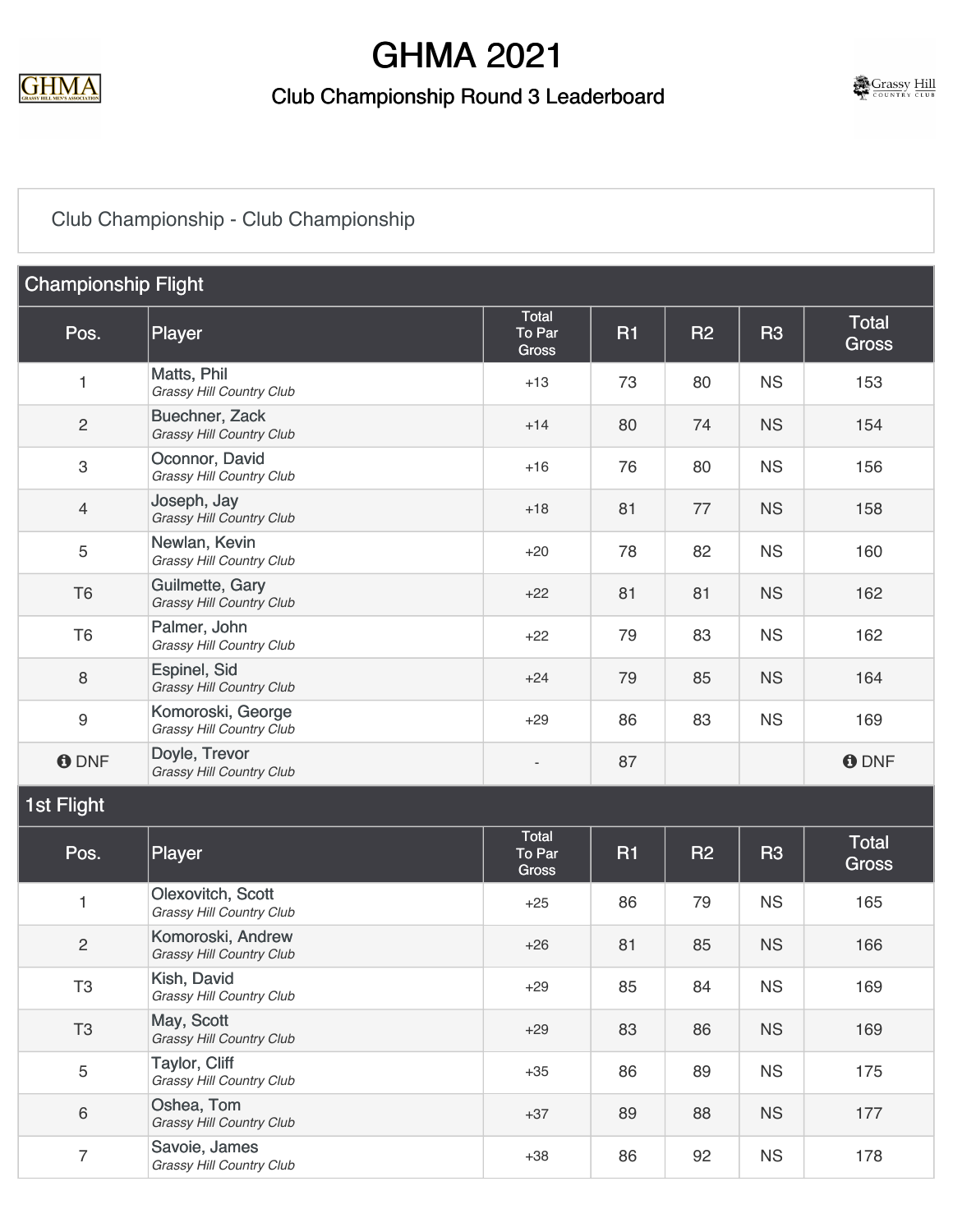

## Club Championship Round 3 Leaderboard



| 8                         | Dolson, Peter<br>Grassy Hill Country Club              | $+43$                           | 90        | 93             | <b>NS</b> | 183                          |  |
|---------------------------|--------------------------------------------------------|---------------------------------|-----------|----------------|-----------|------------------------------|--|
| $\boldsymbol{9}$          | Kirkpatrick, William<br>Grassy Hill Country Club       | $+45$                           | 89        | 96             | <b>NS</b> | 185                          |  |
| <b>WD</b>                 | Franco, Matt<br>Grassy Hill Country Club               |                                 | <b>WD</b> |                |           | <b>WD</b>                    |  |
| <b>O</b> DNF              | Cronin, Tim<br>Grassy Hill Country Club                | $\overline{\phantom{a}}$        | 94        |                |           | <b>O</b> DNF                 |  |
| 2nd Flight                |                                                        |                                 |           |                |           |                              |  |
| Pos.                      | Player                                                 | Total<br>To Par<br><b>Gross</b> | <b>R1</b> | R <sub>2</sub> | <b>R3</b> | <b>Total</b><br><b>Gross</b> |  |
| 1                         | Grogan, Keith<br>Grassy Hill Country Club              | $+31$                           | 80        | 91             | <b>NS</b> | 171                          |  |
| $\overline{c}$            | Santos, Kolby<br>Grassy Hill Country Club              | $+33$                           | 86        | 87             | <b>NS</b> | 173                          |  |
| $\ensuremath{\mathsf{3}}$ | Nicholas, Michael J<br><b>Grassy Hill Country Club</b> | $+34$                           | 87        | 87             | <b>NS</b> | 174                          |  |
| $\overline{4}$            | Pettinicchi, Michael<br>Grassy Hill Country Club       | $+36$                           | 85        | 91             | <b>NS</b> | 176                          |  |
| 5                         | Nicholas, Michael A<br><b>Grassy Hill Country Club</b> | $+38$                           | 93        | 85             | <b>NS</b> | 178                          |  |
| 6                         | Calandro, Anthony                                      | $+44$                           | 96        | 88             | <b>NS</b> | 184                          |  |
| $\overline{7}$            | O'Connor, James<br>Grassy Hill Country Club            | $+46$                           | 96        | 90             | <b>NS</b> | 186                          |  |
| $\,8\,$                   | Coleman, Pat<br>Grassy Hill Country Club               | $+47$                           | 97        | 90             | <b>NS</b> | 187                          |  |
| $\boldsymbol{9}$          | Ravenelle, Tim<br><b>Grassy Hill Country Club</b>      | $+62$                           | 102       | 100            | <b>NS</b> | 202                          |  |
| <b>WD</b>                 | Seperack, Joseph<br>Grassy Hill Country Club           | $\overline{\phantom{a}}$        | 91        | <b>WD</b>      |           | <b>WD</b>                    |  |
| <b>WD</b>                 | Maher, Dennis<br><b>Grassy Hill Country Club</b>       |                                 | <b>WD</b> |                |           | <b>WD</b>                    |  |
| <b>ODNF</b>               | Phelan, Jeff<br>Grassy Hill Country Club               | $\overline{\phantom{a}}$        | 92        |                |           | <b>O</b> DNF                 |  |
| 3rd Flight                |                                                        |                                 |           |                |           |                              |  |
| Pos.                      | Player                                                 | Total<br>To Par<br><b>Gross</b> | <b>R1</b> | <b>R2</b>      | <b>R3</b> | <b>Total</b><br><b>Gross</b> |  |
| 1                         | Brennan, Daniel<br><b>Grassy Hill Country Club</b>     | $+31$                           | 84        | 87             | <b>NS</b> | 171                          |  |
| T <sub>2</sub>            | Hayes, Mike<br><b>Grassy Hill Country Club</b>         | $+36$                           | 90        | 86             | <b>NS</b> | 176                          |  |
| T <sub>2</sub>            | Korf, Steven<br><b>Grassy Hill Country Club</b>        | $+36$                           | 89        | 87             | <b>NS</b> | 176                          |  |
| T <sub>2</sub>            | Odoy, Edwin<br>Grassy Hill Country Club                | $+36$                           | 88        | 88             | <b>NS</b> | 176                          |  |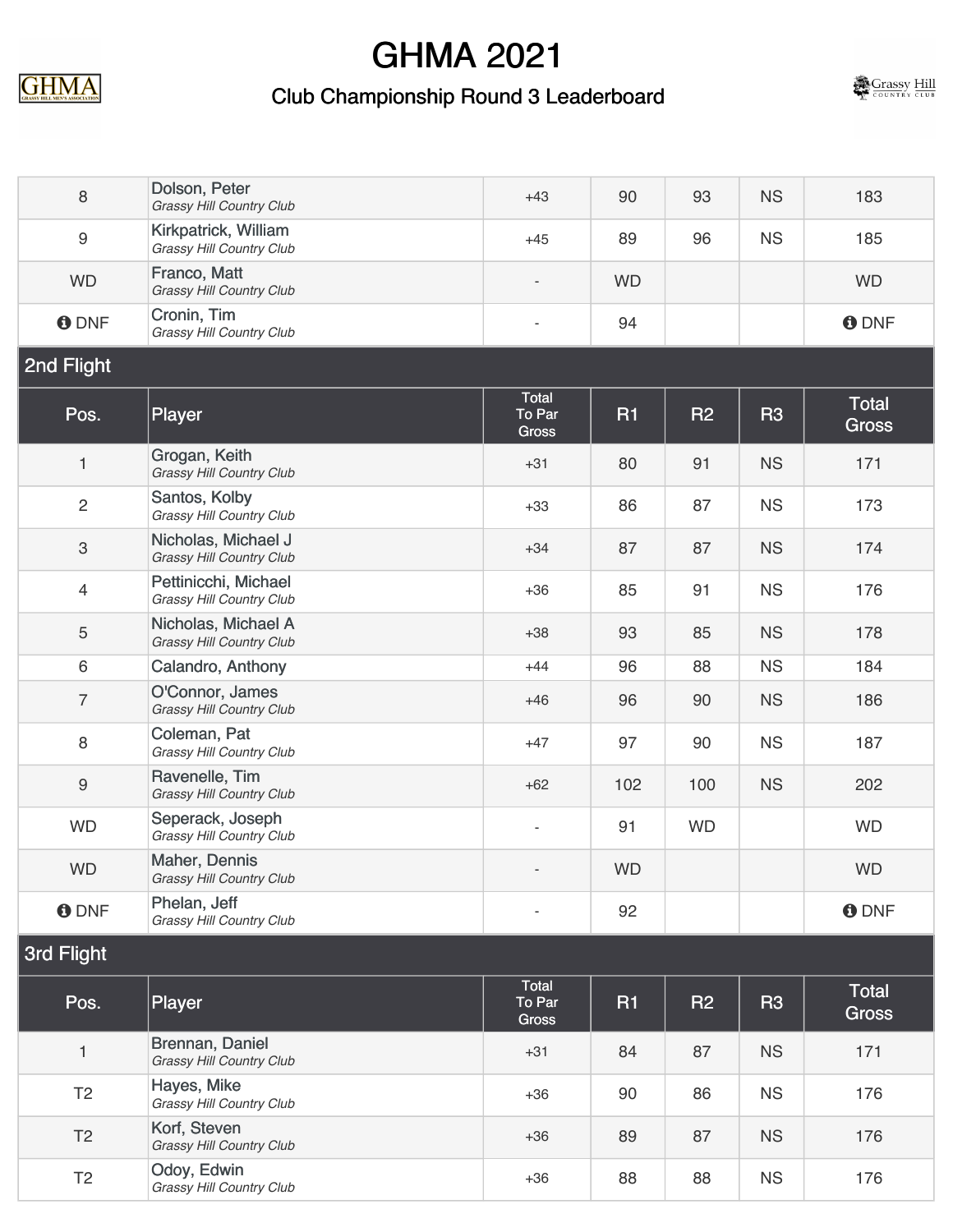

### Club Championship Round 3 Leaderboard



| T <sub>2</sub> | Stannard, Kenneth<br>Grassy Hill Country Club         | $+36$           | 87        | 89        | <b>NS</b> | 176                          |  |
|----------------|-------------------------------------------------------|-----------------|-----------|-----------|-----------|------------------------------|--|
| T <sub>6</sub> | Daniels, Bill<br>Grassy Hill Country Club             | $+43$           | 94        | 89        | <b>NS</b> | 183                          |  |
| T <sub>6</sub> | Young, Todd<br>Grassy Hill Country Club               | $+43$           | 88        | 95        | <b>NS</b> | 183                          |  |
| 8              | Stachelczyk, Steve<br><b>Grassy Hill Country Club</b> | $+44$           | 89        | 95        |           | 184                          |  |
| $\overline{9}$ | Grogan, Brian<br><b>Grassy Hill Country Club</b>      | $+53$           | 99        | 94        |           | 193                          |  |
| 10             | Tobin, Robert<br>Grassy Hill Country Club             | $+55$           | 100       | 95        | <b>NS</b> | 195                          |  |
| <b>NC</b>      | Russo, Mike<br>Grassy Hill Country Club               | $\overline{a}$  | <b>NC</b> |           |           | NC                           |  |
| <b>O</b> DNF   | Morgillo, Joe<br>Grassy Hill Country Club             | ÷               | 97        |           |           | <b>O</b> DNF                 |  |
| 4th Flight     |                                                       |                 |           |           |           |                              |  |
|                |                                                       | Total           |           |           |           |                              |  |
| Pos.           | Player                                                | To Par<br>Gross | <b>R1</b> | <b>R2</b> | <b>R3</b> | <b>Total</b><br><b>Gross</b> |  |
| 1              | Brown, Richard<br><b>Grassy Hill Country Club</b>     | $+39$           | 93        | 86        | <b>NS</b> | 179                          |  |
| $\overline{c}$ | Steinlauf, David<br>Grassy Hill Country Club          | $+45$           | 96        | 89        | <b>NS</b> | 185                          |  |
| T <sub>3</sub> | Blaney, Peter<br><b>Grassy Hill Country Club</b>      | $+47$           | 97        | 90        | <b>NS</b> | 187                          |  |
| T <sub>3</sub> | Bonetti, Andrew<br>Grassy Hill Country Club           | $+47$           | 89        | 98        | <b>NS</b> | 187                          |  |
| T <sub>3</sub> | Talnose, William                                      | $+47$           | 91        | 96        | <b>NS</b> | 187                          |  |
| T <sub>6</sub> | Egan, Jim<br>Grassy Hill Country Club                 | $+52$           | 94        | 98        | <b>NS</b> | 192                          |  |
| T <sub>6</sub> | Secondi, Robert<br>Grassy Hill Country Club           | $+52$           | 91        | 101       | <b>NS</b> | 192                          |  |
| 8              | Porto, Michael<br>Grassy Hill Country Club            | $+57$           | 97        | 100       | <b>NS</b> | 197                          |  |